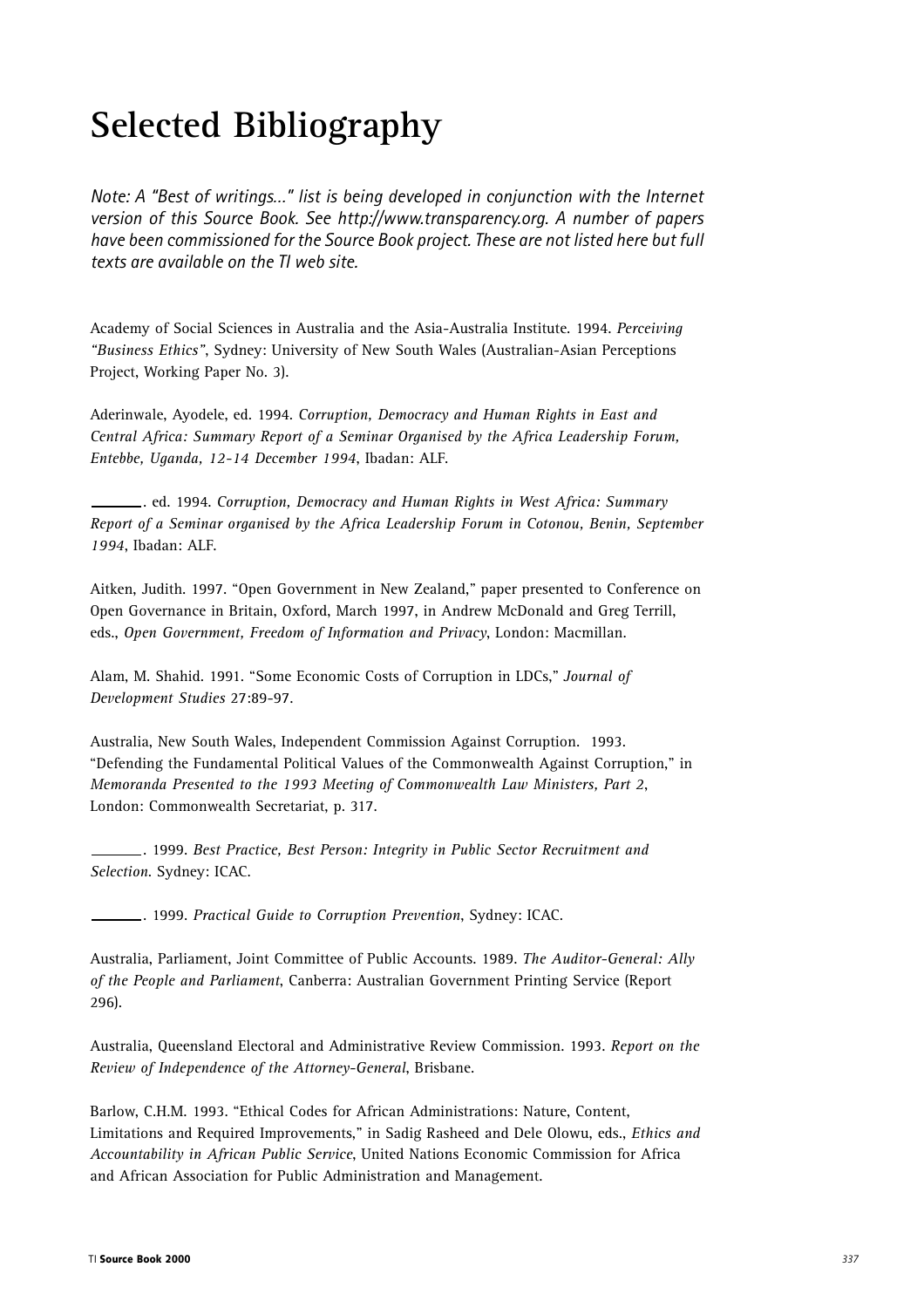Berkman, Steve. 1995. *Corruption and its Impact on Contract Management* (mimeograph).

Bernasconi, Paolo, ed. 2000. *Responding to Corruption: Social Defence, Corruption, and the Protection of Public Administration and the Independence of Justice; Updated Documents of the XIIIth International Congress on Social Defence, Lecce, Italy, 1996*, Naples: La Città del Sole.

Bulgaria, National Assembly's Temporary Commission on Combating Organised Crime and Corruption. 1997. *Combating Corruption Within State Administration*, Sofia.

Caiden, Gerald E. and Jung H. Kim. 1993. "A New Anti-Corruption Strategy for Korea," *Asian Journal of Political Science*, 1 (1) (June).

Callahan, Daniel. 1985. "Legislative Codes of Ethics," in Bruce Jennings and Daniel Callahan, eds., *Representation and Responsibility: Exploring Legislative Ethics*, New York: Plenum Press, pp. 221-234 (Hastings Center Series in Ethics).

Canada, Parliamentary Centre and the World Bank Economic Development Institute. 1999. *Controlling Corruption: A Parliamentarian's Handbook*, Ottawa: Parliamentary Centre.

Carmichael, Sheena. 1995. *Business Ethics: The New Bottom Line*, London: Demos.

Carney, Gerard. 1999. *Conflict of Interests: Legislators, Ministers and Public Officials*, Berlin: Transparency International (TI).

Cartier-Bresson, Jean. 1995. "L"Economie de la Corruption," in Donatella Della Porta and Yves Mény, eds., *Démocratie et Corruption en Europe*, Paris: La Découverte, pp. 149-164.

Coalition 2000. 1998. *Clean Future: Anti-Corruption Plan for Bulgaria. Monitoring, Corruption Assessment Indices*, Sofia: Coalition 2000.

Coleman, James. 1990. *Foundations of Social Theor*y, Cambridge MA: Belknap Press.

Corr, Christopher F. and Judd Lawler. 1999. "Damned if you do, Damned if you don't? The OECD Convention and the Globalisation of Anti-Bribery Measures," *Vanderbilt Journal of Transnational Law* 32 (5) (November).

Council of Europe. 1998. *Trading in Influence and Illegal Financing of Political Parties: Programme of Action Against Corruption, Third European Conference of Specialised Services in the Fight Against Corruption, Madrid*, 28-30 October 1998 (Proceedings).

Crossan, Sean J. 1996. *A Comparative Analysis of the Phenomenon of Political Corruption in Four Western European Democracies, Namely, Belgium, France, Italy and Spain*. Dissertation for a Master of Science in Social Research Degree at the University of Strathclyde, Glasgow (unpublished).

De Leon, Ignacio. 2000. "The Implications of the New Economy on Competition Policy," paper presented at the UK Department for International Development Conference on Competition Policy Law: Their Role in Pro-Poor Development, London, 24 July 2000.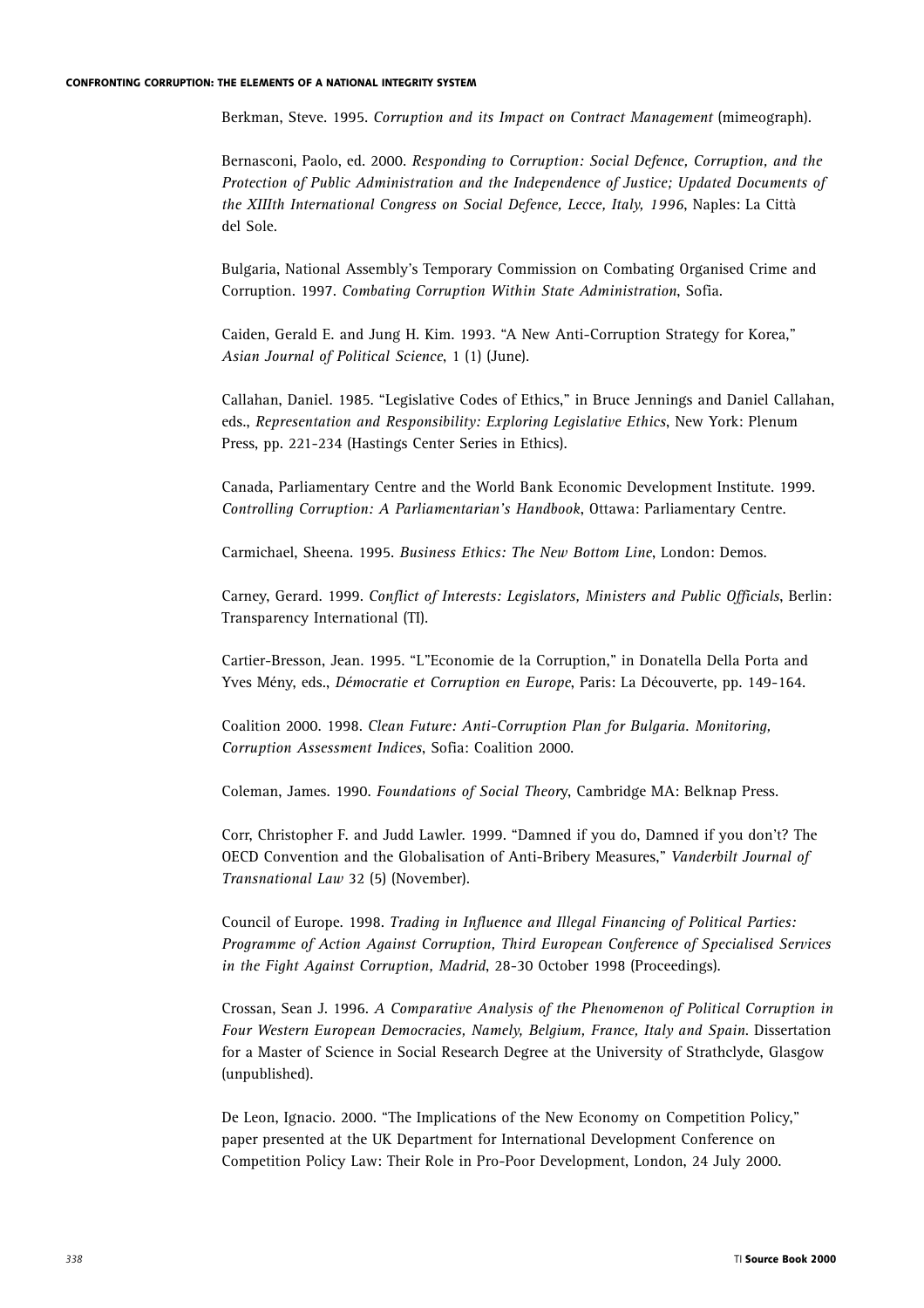de Speville, B. E. D. 1995. "The Experience of Hong Kong in Combating Corruption," paper presented to the Second Integrity in Government Seminar held in Amman, Jordan, 16-17 December 1995.

. 2000. "Reconciliation and Other Alternatives for Dealing with the Past," paper presented at UNCICP Experts Meeting, Vienna, 13-14 May 2000.

Del Frate, Anna Alvazzi and Giovanni Pasqua, eds. 1999. *Responding to the Challenges of Corruption: Acts of the International Conference, Milan, 19 – 20 November 1999*. Rome/Milan: UNICRI.

Dempster, Quentin. 1997. *Whistleblowers: People with the Courage to Put the Truth First*, Sydney: ABC Books for the Australian Broadcasting Corporation.

Devine, Tom. 1997. *The Whistleblower's Survival Guide: Courage Without Martyrdom*, Washington DC: Fund for Constitutional Government (Government Accountability Project).

Dininio, Phyllis, 1998. *USAID Handbook for Fighting Corruption*. Washington DC: USAID Center for Democracy and Governance (Technical Publication Series).

Dogra, Madhu and Bharat Dogra. 1996. *MKSS: Working for People, Learning from People*, New Delhi: MKSS.

Doig, Alan. 1994. "Honesty in Politics and Public Spending: The Ethical Environment," paper presented to the Second Seminar on the Status and Prevention of Corruption, Santiago, Chile, 4-6 July, 1994.

Doig, Alan and Stephen Riley. 1998. "Corruption and Anti-Corruption Strategies: Issues and Case Studies from Developing Countries," in *Corruption and Integrity Improvement Initiatives in Developing Countries*, New York: United Nations Development Programme, pp. 45-62.

Edwards, John Ll. 1993. "The Office of Attorney-General: New Levels of Public Expectations and Accountability," in *Memoranda Presented to the Meeting of Commonwealth Law Ministers 1993, Grand Baie, Mauritius*, London: Commonwealth Secretariat.

Eigen, Peter. 1995. "Bündnispartner in Kampf gegen Internationale Korruption," in *Korruption in Deutschland, Ursachen, Erscheinungsformen, Bekämfungsstratgien*, Berlin: Friedrich Ebert Foundation.

. 1995. "La corrupción en los países desarrollados y en desarrolloun desafío de los 90," in *Contribuciones 4/95*, CIEDLA, Buenos Aires: Konrad Adenauer Foundation.

. 1998. "The Role of Civil Society," in *Corruption and Integrity Improvement Initiatives in Developing Countries*, New York: United Nations Development Programme, pp. 83-89.

. 1999. "The Role of Business and Civil Society in Combating Corruption," paper presented to the 32nd International General Meeting of the Pacific Basin Economic Council, Hong Kong, China, 17-19 May 1999.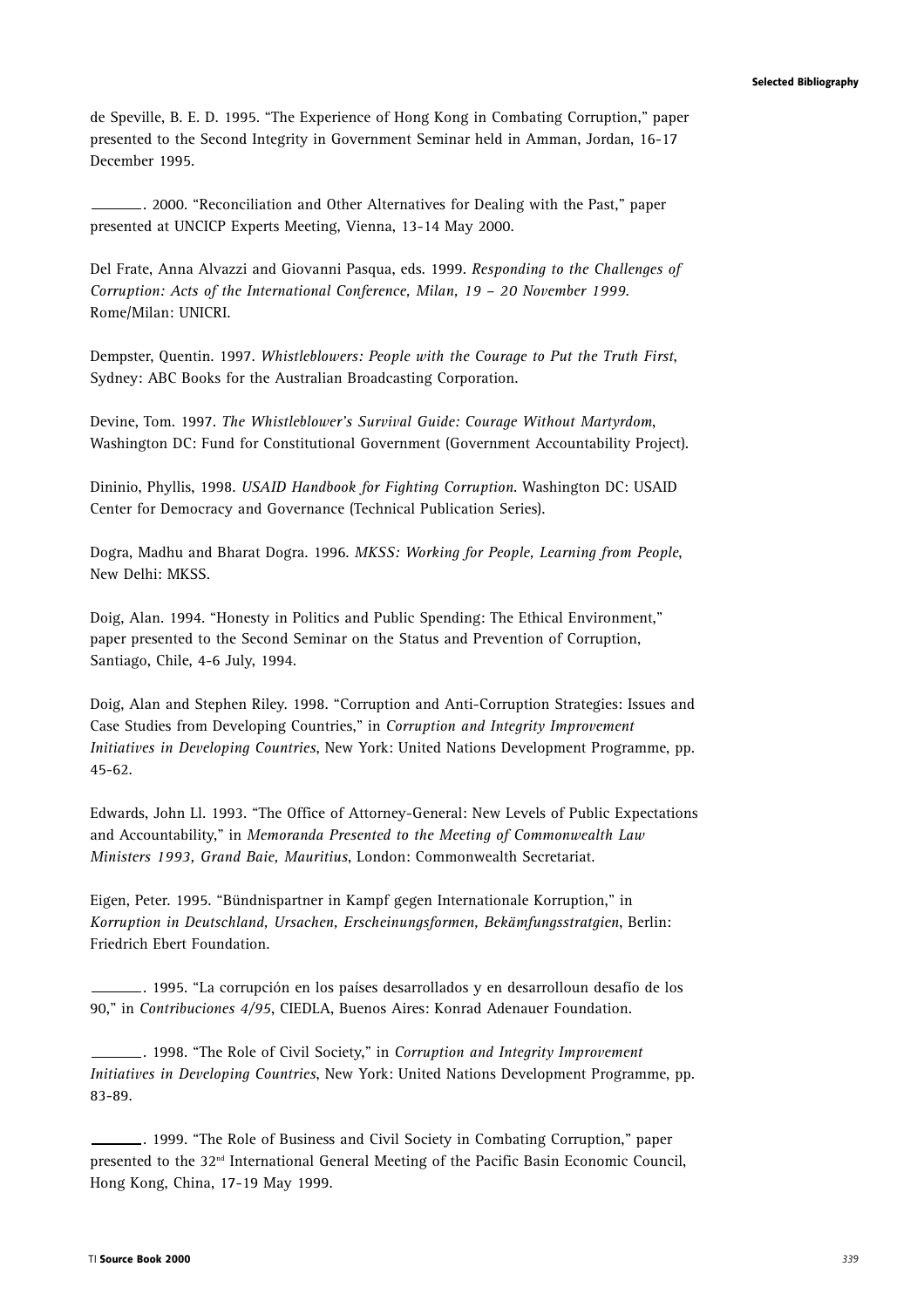Elliot, Kimberly Ann, ed. 1997. *Corruption and the Global Economy*, Washington DC: Institute for International Economics.

European Commission 1999. *Recommendations Concerning the Functioning of Audit Institutions in the Context of European Integration*, Brussels.

Feld, Werner J. 1980. *Multinational Corporations and UN Politics: The Quest for Codes of Conduct*, New York: Pergamon Press.

Fernández Ríos, L. 1999. *Psicología de la corrupción y de los corruptos*. Granada: Grupo Editorial Universitario.

Finn, Paul. 1993. *Abuse of Official Trust: Conflict of Interest and Related Matters*, Canberra: Australian National University.

Fleischer, David. 1995. "Political Corruption and Campaign Financing in Brazil," paper delivered to the Workshop on Political Corruption in Latin America, North-South Center, University of Miami, Coral Gables, Florida, 8 May 1995.

Fontana, Biancamaria. 1997. "The Failures of Human Agency: Accountability in Historical Perspective," paper presented at the Conference on Horizontal Accountability, Vienna, June 1997.

Friedman, E., S. Johnson, Daniel Kaufmann and Pablo Zoido-Lobatón. 2000. "Dodging the Grabbing Hand: the Determinants of Unofficial Activity in 69 Countries," *Journal of Public Economics* 76: 459-493.

Frisch, Dieter. 1994. "The Effects of Corruption on Development," paper presented to the Africa Leadership Forum on Corruption, Democracy and Human Rights in Africa, Cotonou, Benin, 19-21 September 1994.

Frye, Timothy. 1993. "Caveat Emptor: Institutions, Credible Commitment and Commodity Exchanges in Russia," in David Weimer, ed., *Institutional Design*. The Hague: Kluwer.

Gabriel, Lara. 2000. *Report of the Working Conference on Anti-Corruption, Maastricht, 25- 27 April 2000*. The Hague and Washington DC: Netherlands Ministry for Foreign Affairs and the World Bank Economic Development Institute.

Gilling, Brian. 1998. *The Ombudsman in New Zealand*. Wellington: Dunmore Press and Historical Branch, NZ Department of Internal Affairs.

Gilman, Stuart. 1995. *The United States Federal Government: The Management of Ethics and Conduct in the Public Service*. Paris: OECD.

Gole, Juliet. 1999. *The Role of Civil Society in Containing Corruption at the Municipal Level: Proceedings from the Regional Conference of Transparency International Representatives*. Budapest: Open Society Institute and Transparency International (TI) (Local Government and Public Service Reform Initiative, Discussion Paper No. 10).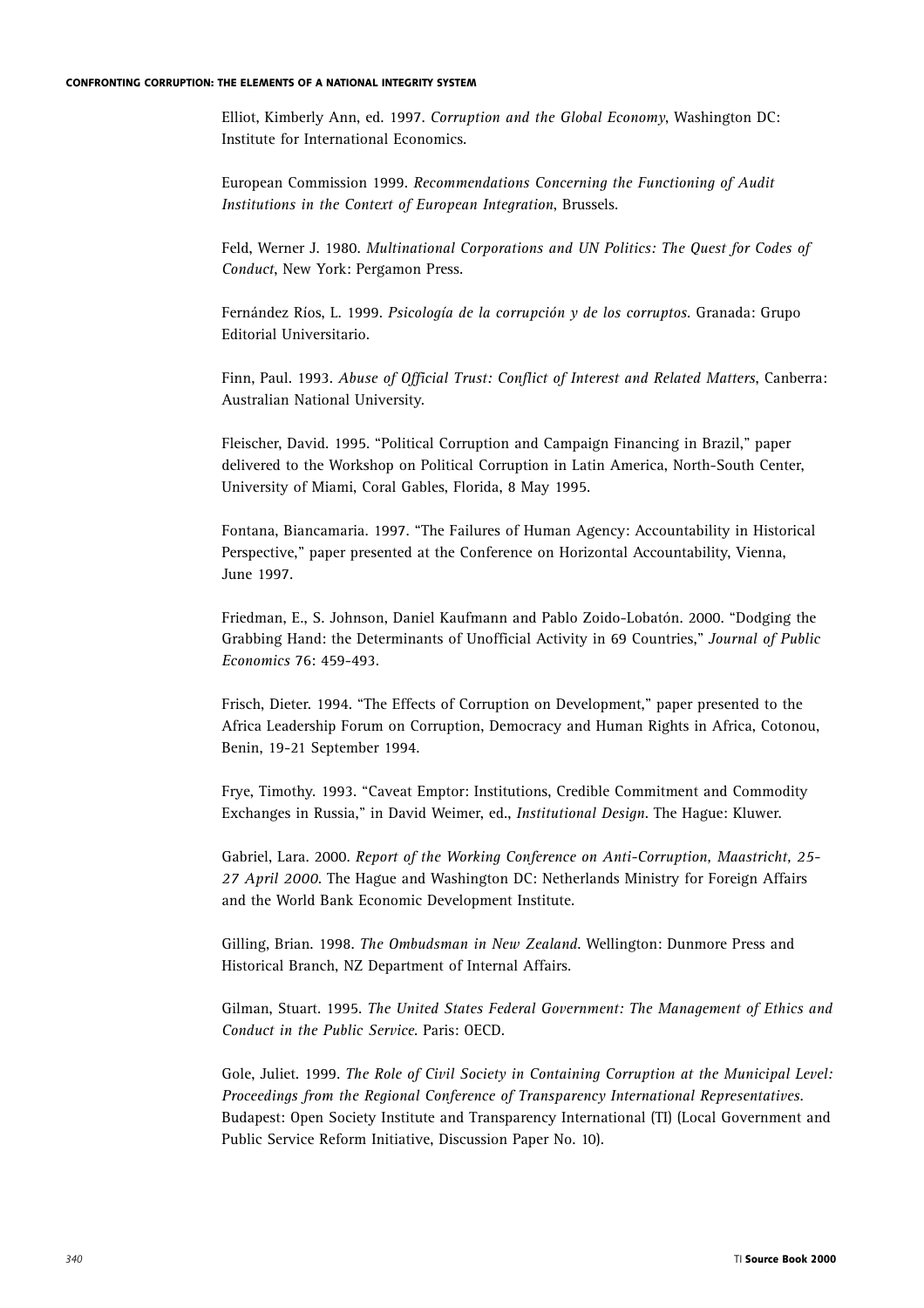Gorta, Angela. 1997. "Strategies for Preventing Corruption: the NSW Independent Commission Against Corruption Experience," paper presented at the Philippine Business Ethics Network Conference on Business Ethics, University of Asia and the Pacific, Manila, 20 March 1997.

Gorta, Angela and Suzie Forell. 1994. *Unravelling Corruption: A Public Sector Perspective: A Survey of NSW Public Sector Employees, Understanding of Corruption and Their Willingness to Take Action*, Sydney: ICAC, (Independent Commission Against Corruption Report No. 1)

Gould, David J. and José A. Amaro-Reyes. 1983. *The Effects of Corruption on Administrative Performance: Illustrations from Developing Countries*, Washington DC: World Bank (World Bank Staff Working Papers Number 580; Management and Development Series Number 7).

Grabosky, Peter N. 1990. "Citizen Co-Production and Corruption Control," in *Corruption and Reform* 5: 125-151.

Gregory, Robert. 1984. "Knowledge as Power? An Overview," in Robert Gregory, ed., *The Official Information Act: A Beginning*. Wellington: NZ Institute of Public Administration.

Guerrero, Linda Luz B. and Steven A. Rood. 1999. "An Exploratory Study of Graft and Corruption in the Philippines," in *PSSC Social Science Information*, Philippines Social Science Council, January – June.

Gupta, S., Mello, L. D. and Sharan, R. 2000. *Corruption and Military Spending*, Washington DC: Fiscal Affairs Department, International Monetary Fund.

Hao, Yfan and Michael Johnson. 1995. *Reform at the Crossroads: An Analysis of Chinese Corruption*, Hamilton NY: Department of Political Science, Colgate University.

Hasan, Manzoor. 1998. "Civil Society Mobilising to Fight Corruption. Transparency International – Bangladesh: Strategic Plan," paper presented at the TI-AGM Kuala Lumpur, September 1998.

Hatchard, John. 1992. "The Office of the Ombudsman," in *National Human Rights Institutions in the Commonwealth*, London: Commonwealth Secretariat.

Heimann, Fritz. 1995. *Should Foreign Bribery Be a Crime?* Berlin: Transparency International (TI).

Henderson, Kimberly. 1995. *Internal Controls* Berlin: Transparency International (TI).

. 1995. *Whistleblowers*, Berlin: Transparency International (TI).

Hershman, Michael. 1994. "Methods for the Investigation of Corruption," a paper presented to the Second Seminar of the Status and Prevention of Corruption, Santiago, Chile, 4-6 July, 1994.

Hope, K.R. and Chikulo, B.C. 1999. *Corruption and Development in Africa : Lessons From Country Case-studies*. Basingstoke and New York: Macmillan and St. Martin's Press.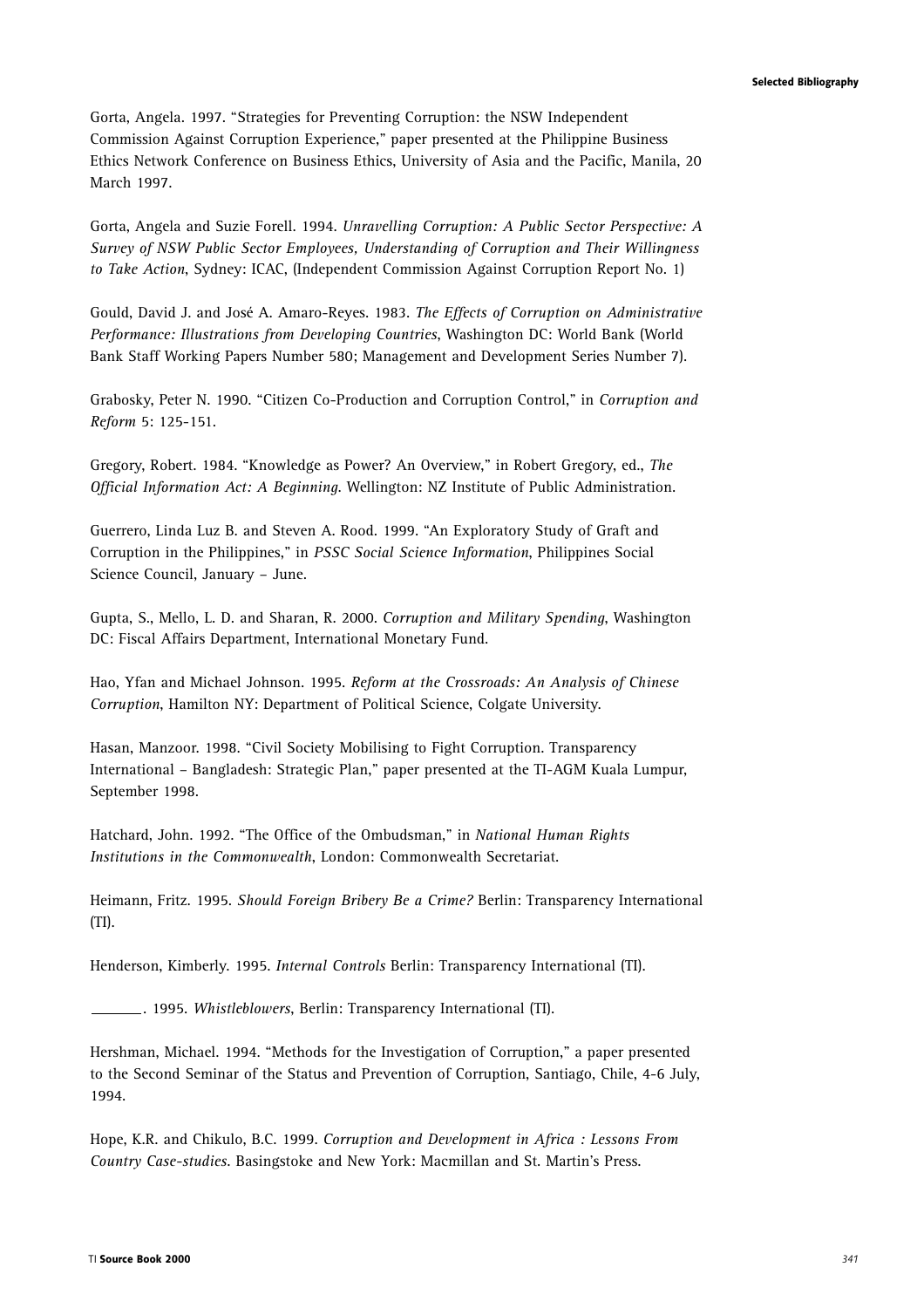Huberts, L.W.J.C., and J.H.J. van den Heuvel, eds. 1999. *Integrity at the Public-Private Interface*, Maastricht: Shaker Publishing

Independent Commission on Global Governance. 1995. *Our Global Neighbourhood: The Report of the Commission on Global Governance*. Oxford University Press.

India, Ministry of Home Affairs. 1995. *Vohra Committee Report*, New Delhi.

International Records Management Trust (Rights and Records Institute). 2000. *Electronic Governance and Access to Official Records in Malaysia: Protecting Evidence for the Citizens of the 21st Century*, London (video).

Johnston, Michael. 1986. "The Political Consequences of Corruption: A Reassessment," *Comparative Politics*, July.

Johnston, Michael. 1998. "Cross-Border Corruption: Points of Vulnerability and Challenges of Reform," in *Corruption and Integrity Improvement Initiatives in Developing Countries*, New York: United Nations Development Programme, pp.13-23.

Jowell, Jeffery and Anthony Lester, "Proportionality: Neither Novel Nor Dangerous," in *New Directions in Judicial Review: Current Legal Problems, Special Issue*, London: Stevens & Sons.

Kaufman, Daniel. 1994. "Diminishing Returns to Administrative Controls and the Emergence of the Unofficial Economy: A Framework of Analysis and Applications to Ukraine," *Economic Policy*, December 1994, pp. 51-69.

Kaufmann, Daniel, Aart Kraay and Pablo Zoido-Lobatón. 2000. "Governance Matters: From Measurement to Action," *Finance and Development* 37(2) June.

Kaufmann, Daniel and Shang-Jin Wei 1999. *Does "Grease Money" Speed Up the Wheels of Commerce?* Cambridge MA: National Bureau of Economic Research.

Kiser, E. 1999. "Comparing Varieties of Agency Theory in Economics, Political Science, and Sociology: An Illustration from State Policy Implementation," *Sociological Theory* 17:146-170.

Kisubi, Mohammad. 1995. "The Experience of Uganda in Combating Corruption," paper presented to the Second Integrity in Government Seminar, Amman, Jordan, 16-17 December 1995.

Klein, James R.,1998. *The Constitution of the Kingdom of Thailand: A Blueprint for Participatory Democracy*. San Francisco: The Asia Foundation. (The Asia Foundation Working Paper Series 8).

Klitgaard, Robert. 1988. *Controlling Corruption*, Los Angeles: University of California Press.

<sup>. 1994. &</sup>quot;A Framework for a Country Programme Against Corruption," in *Accountability and Transparency in International Economic Development: The Launching of Transparency International*, Berlin: Deutsche Stiftung für Internationale Entwicklung DSE, p.55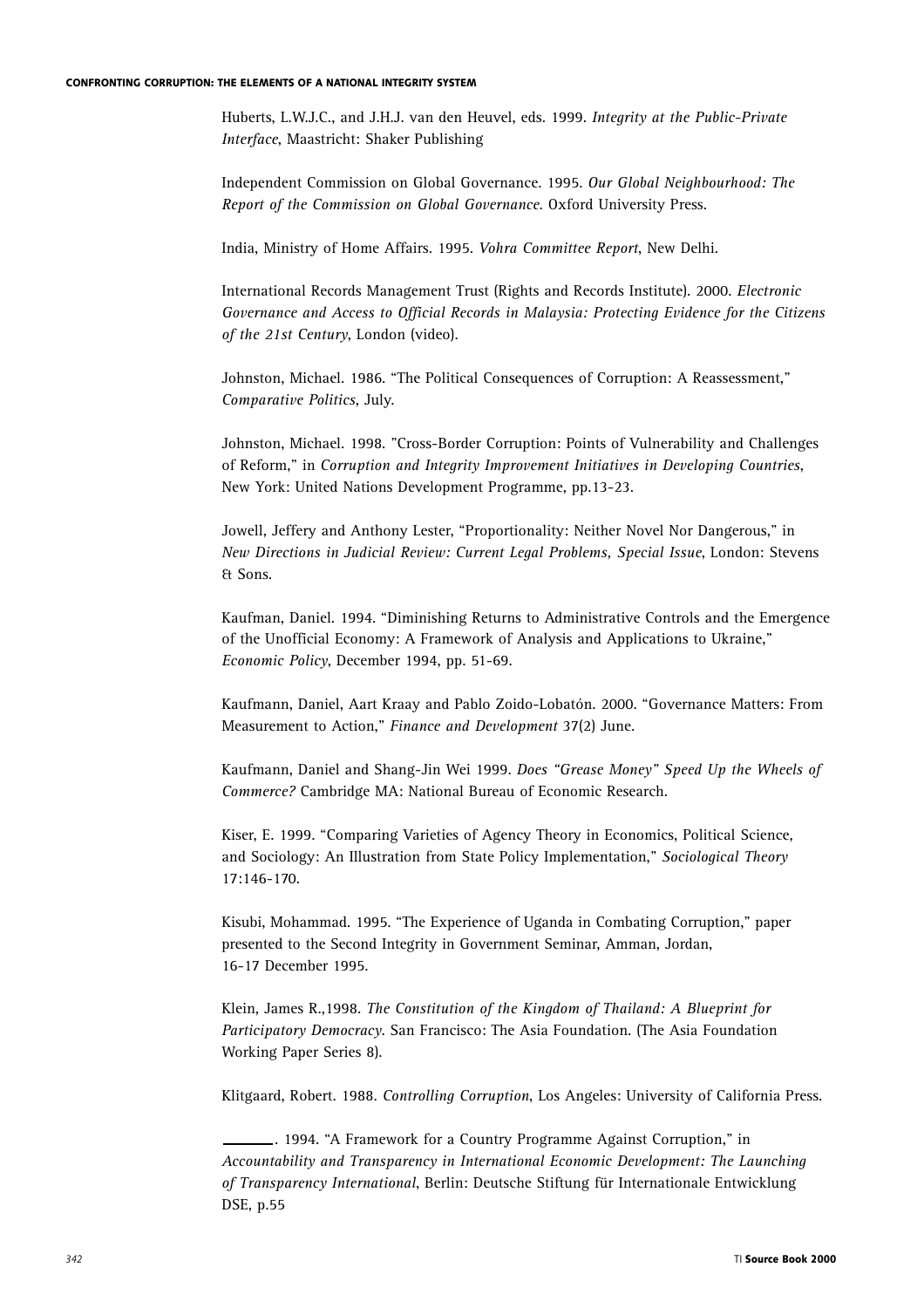Klitgaard, Robert, Ronald MacLean-Abaroa and H. Lindsey Parris. 2000. *Corrupt Cities: A Practical Guide to Cure and Prevention*, Oakland, Calif.: ICS Press.

Konrad, K.A. and S. Skaperdas. 1998. "Extortion," *Economica* 65:461-477.

Kpundeh, Sahr John. 1993. "Prospects in Contemporary Sierra Leone," *Corruption and Reform* 7:237-247.

. 1998. "Political Will in Fighting Corruption," in *Corruption and Integrity Improvement Initiatives in Developing Countries*, New York: United Nations Development Programme, pp.91-110.

Kramer, J.M. 1998. "The Politics of Corruption," *Current History* 97:329-334.

Laffont, J.J. and M. Meleu. 1999. "A Positive Theory of Privatisation for Sub-Saharan Africa," *Journal of African Economies* 8:30-67.

Langan, Patricia, and Brian Cooksey, eds. 1995. *The National Integrity System in Tanzania*, Washington DC: World Bank Economic Development Institute and Transparency International (TI).

Langseth, Petter. 1994. *Civil Service Reform: Experience from Uganda*, Washington DC: World Bank (World Bank Discussion Paper).

. 1995. *Civil Service Reform in Uganda: Lessons Learned*, Washington DC: World Bank Economic Development Institute (EDI Working Paper No. 95-05).

. 1995. Uganda: *Landmarks in Rebuilding a Nation*, Kampala: Fountain Publishers.

Langseth, Petter et al. 1995. *Civil Service Reform in Anglophone Africa*, Washington DC: World Bank Economic Development Institute.

Leeuw, F.L., G. H. C. Gils and C. Kreft. 1998. *Economic Development Institute's Anticorruption Initiatives in Uganda and Tanzania: A Mid-term Evaluation, Executive Summary*, Washington DC: World Bank Economic Development Institute.

Lithuania, Prosecutor General's Office. 1998. *International Forum on the Investigation, Prosecution and Prevention of Corruption*, Vilnius, Lithuania, 5-6 November 1998.

Lithuania, Police Academy. 1997. *International Corruption Prevention Seminar and Workshop, Vilnius, Lithuania, 8-9 April 1997*.

Makumbe, John. 1994. "Bureaucratic Corruption in Zimbabwe: Causes and Magnitude of the Problem," *Africa Development* 19(3):45-60.

Manning, Nick and D. J. Galligan. 1999. *Using an Ombudsman to Oversee Public Officials*, Washington DC: World Bank (PREM Note).

Manzetti, Luigi. 1994. "Economic Reform and Corruption in Latin America," *North-South Issues* 3:1-6.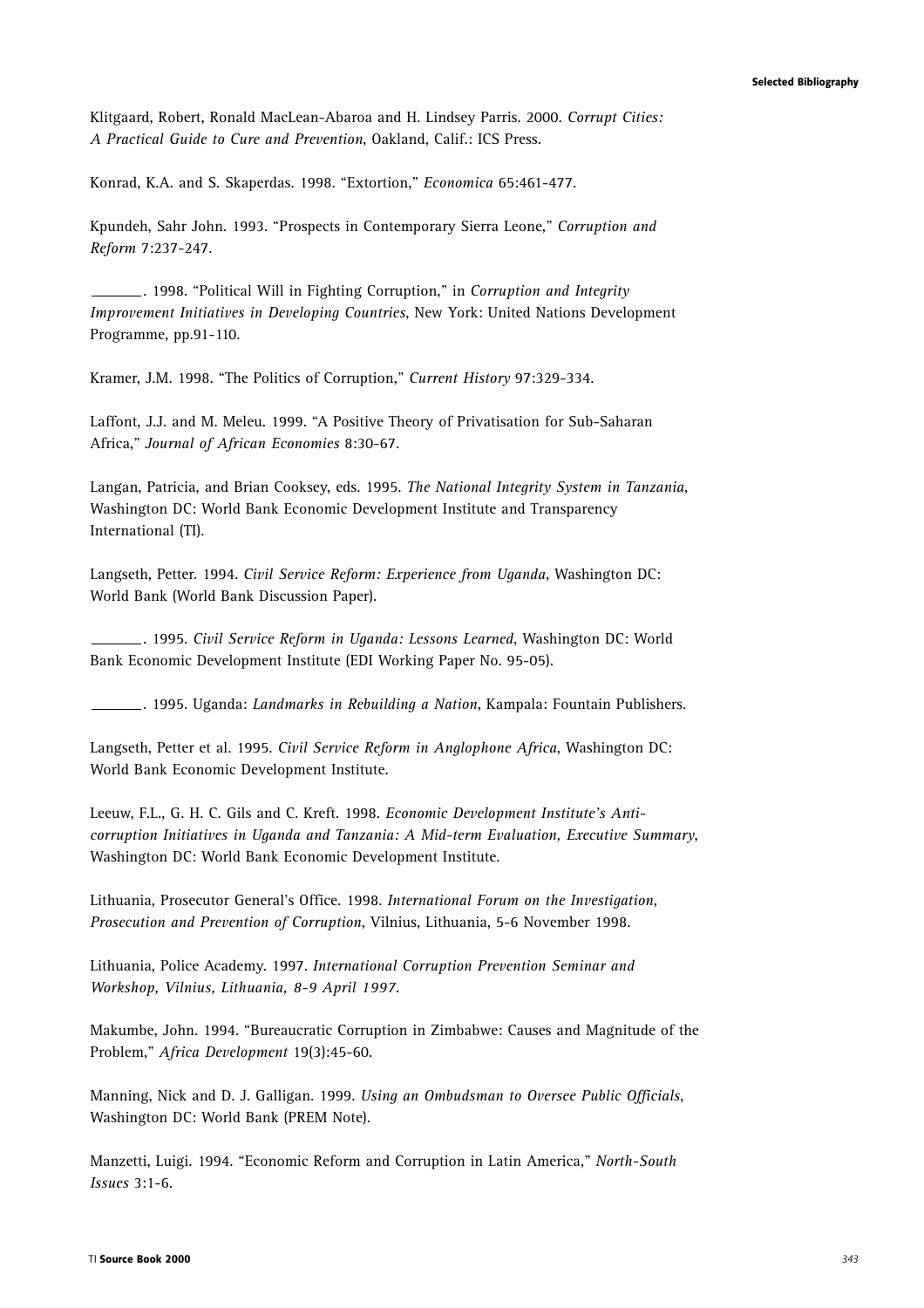Marjit, S. and H.L. Shi. 1998. "On Controlling Crime with Corrupt Officials," *Journal of Economic Behavior & Organization* 34:163-172.

Martin, Robert and Estelle Feldman. 1998. *Access to Information in Developing Countries*, Berlin: Transparency International (TI).

Mauro, P. 1998. "Corruption and the Composition of Government Expenditure," *Journal of Public Economics* 69:263-279.

McMillan, John. 1980. "Freedom of Information Legislation," in *Memoranda Presented to the 1993 Meeting of Commonwealth Law Ministers*, Part 2, London: Commonwealth Secretariat.

Menes, Rebecca. 1994. *Bosses and Mugwumps: Economic Change and Political Reform in Urban America*, 1890-1930, Cambridge, MA: Harvard University and National Bureau of Economic Research.

Mhembere, N. and C. Rukobo. 1992. *Of Fraud and Corruption: Experiences of Other African Countries*, Harare: Zimbabwe Institute of Public Administration and Management.

Miller, William L., Ase B. Grodeland and Tatyana Y. Koshechkina. 1998. *Are the People Victims or Accomplices? The Use of Presents and Bribes to Influence Officials in Eastern Europe*, Budapest: Open Society Institute (Local Government and Public Service Reform Initiative, Discussion Paper No. 6).

Montias, J. M. and Susan Rose-Ackerman. 1981. "Corruption in a Soviet-type Economy: Theoretical Considerations," in Steven Rosefielde, ed., *Economic Welfare and the Economics of Soviet Socialism: Essays in Honor of Abram Bergson*, Cambridge University Press.

Moody-Stuart, George. 1997. *Grand Corruption: How Business Bribes Damage Developing Countries*, Oxford: WorldView Publications.

Moran, J. 1998. "Corruption and NIC Development: A Case Study of South Korea," *Crime Law and Social Change* 29:161-177.

Neher, Clark D. 1997. "Political Corruption in a Thai Province," *Journal of Developing Areas* 11(4):484-489 (July).

New Zealand, State Services Commission. 1999. *An Ethics Framework for the State Sector*, Wellington.

Nigeria, Committee of Experts. 2000. *Methodology Workshop on Anti-Corruption and Transparency Matters: Report of the Expert Group on the Needs Analysis of the National Integrity System*. Abuja, 29 June 2000 (mimeograph).

Noonan, John T. 1984. *Bribes.* Berkeley, Los Angeles: University of California Press.

Nyrere, Julius. 1973. *Freedom and Development/Uhuru na Maendeleo: a Selection of Writings and Speeches 1968-73*. Dar es Salaam.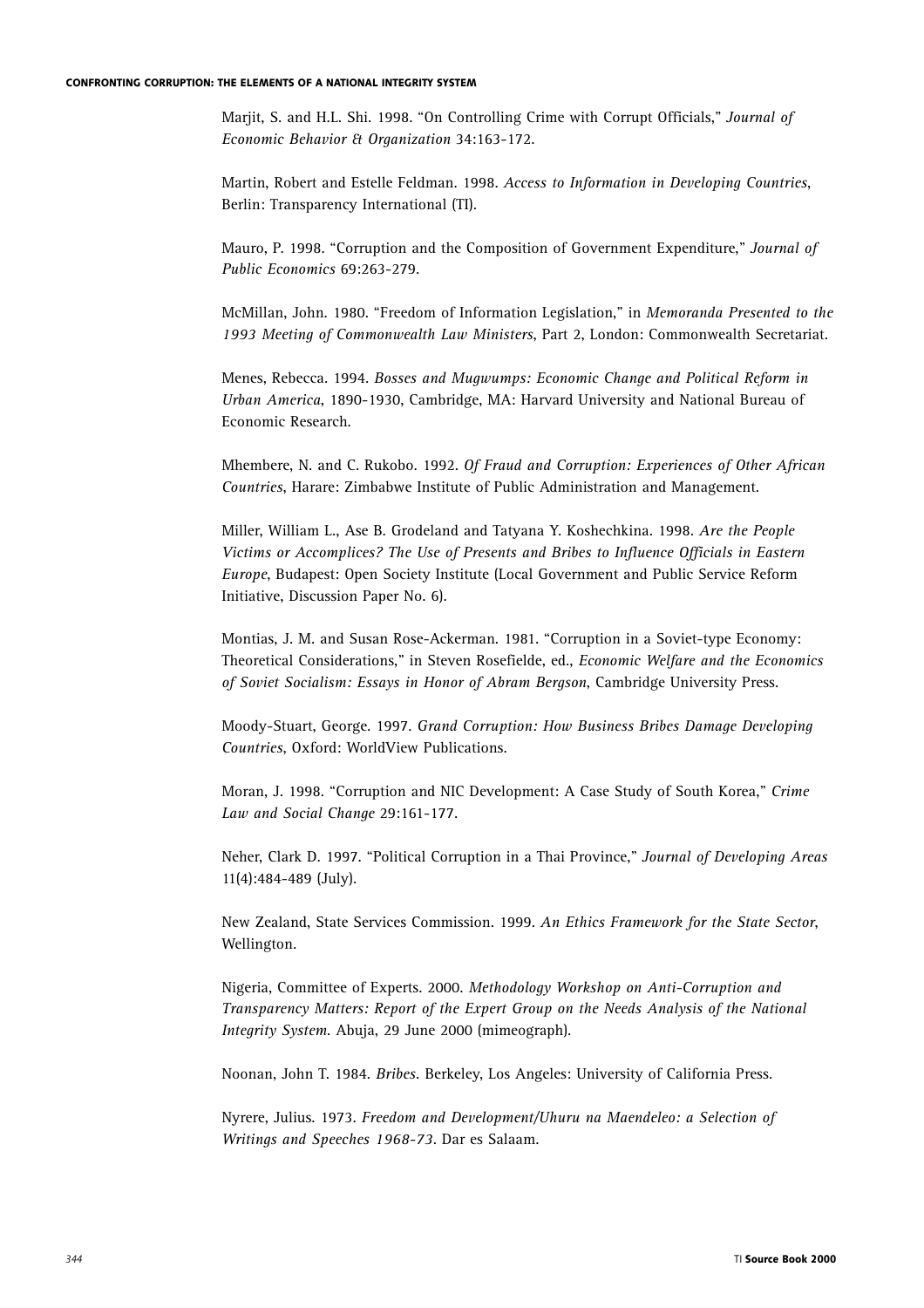Obasanjo, Olusegun. 1994. "Corruption, Democracy and Human Rights in Africa," in Ayodele Aderinwale. ed., *Corruption, Democracy and Human Rights in East and Central Africa: Summary Report of a Seminar Organised by the Africa Leadership Forum, Entebbe, Uganda, 12-14 December 1994*, Ibadan: ALF Publications.

Olsen, T. E. and G. Torsvik. 1998. "Collusion and Renegotiation in Hierarchies: A Case of Beneficial Corruption," *International Economic Review* 39: 413-438.

Paul, Samuel. 1995. *A Report Card on Public Services in Indian Cities. A View from Below*, Bangalore: Public Affairs Centre (Research Paper No.1).

. 1995. Public Services for the Urban Poor. *A Report Card on Three Indian Cities*, Bangalore: Public Affairs Centre (Research Paper No. 2).

. 1995. *Strengthening Public Sector Accountability. New Approaches and Mechanisms*, Bangalore: Public Affairs Centre (Research Paper No. 3).

Perry, Peter John. 1997. *Political Corruption and Political Geography*, Aldershot, Hants.: Ashgate.

Pienaar, Gary. 1999. "The Role of the Ombudsman in Fighting Corruption," paper presented to the 9th International Anti-Corruption Conference, Durban, 10 – 15 October 1999**<sup>1</sup>**

Pieth, Mark. 1999. *International Efforts to Combat Corruption*, Basel.

Pieth, Mark and Peter Eigen. 1999. *Korruption im Internationalen Geschäftsverkehr – Bestandsaufnahme, Bekäampfung, Praävention*, Neuwied: Luchterhand.

Powles, Guy. 1979. "Citizen's Hope: Ombudsmen for the 1980s," *Commonwealth Law Bulletin* 5:522.

Public Concern at Work. 1994. *The Advice Service: The First Six Months, Second Report*, London.

. 1994. *Local Government: Blowing the Whistle on Fraud and Corruption*, London.

Punch, Maurice. 1996. *Dirty Business: Exploring Corporate Misconduct: Analysis and Cases*, London: Sage.

Punch, Maurice, Emile Kolthoff, Kees van der Vijver and Bram van Vliet. 1993. *Coping with Corruption in a Borderless World: Proceedings of the Fifth International Anti-Corruption Conference, Amsterdam, 8 – 12 March 1993*, Deventer: Kluwer Law.

Quah, J. T. 1989. "Singapore's Experience in Curbing Corruption," in Arnold J. Heidenheimer et al, eds. *Political Corruption: A Handbook*. New Brunswick: Transaction Publishers, pp. 848-9.

<sup>1</sup> A full set of the papers from the Conference is on the Transparency International website: http://www.transparency.org.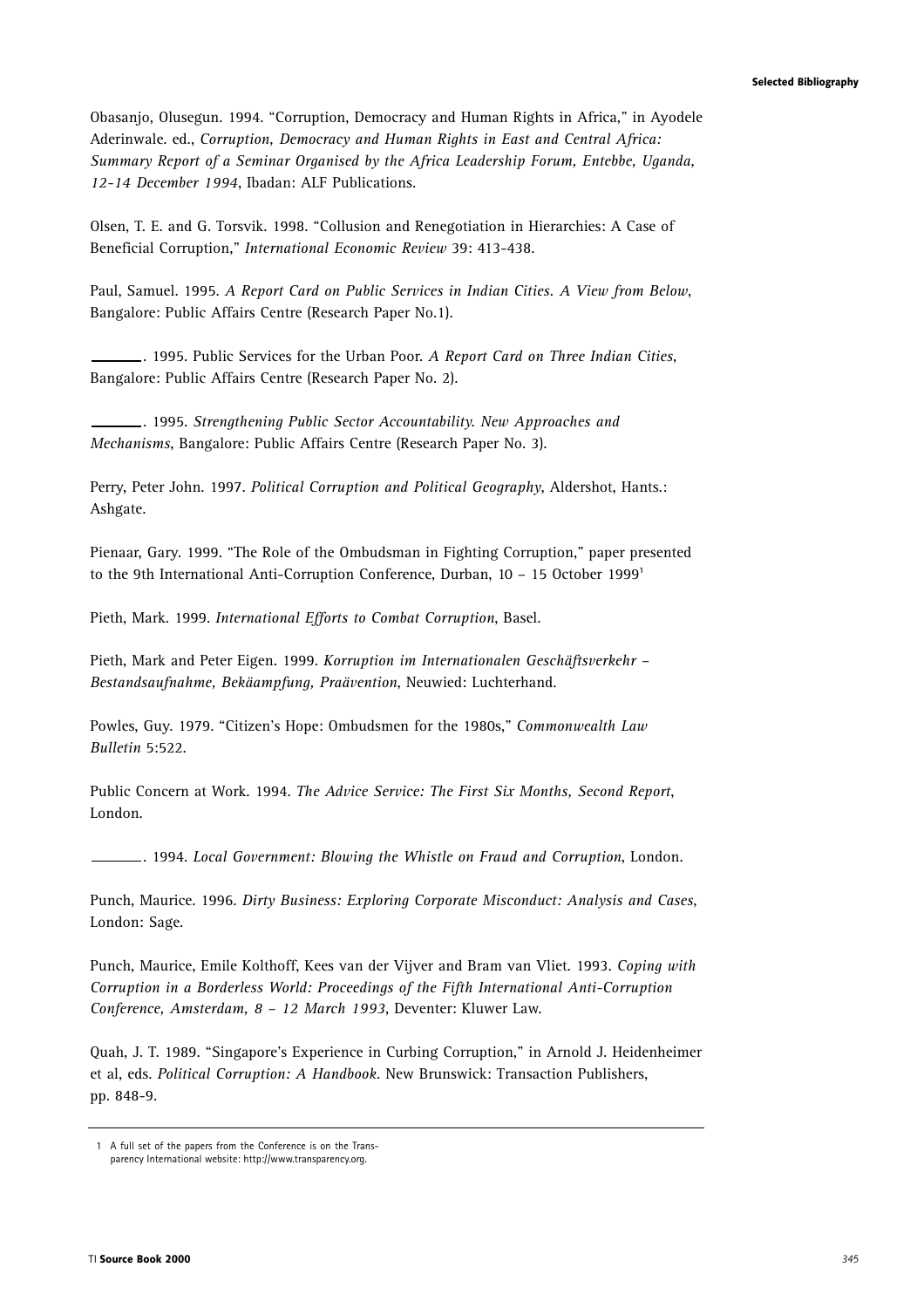Quah, Jon S. T. 1982. "Bureaucratic Corruption in the ASEAN Countries: A Comparative Analysis of their Anti-Corruption Strategies," *Journal of Southeast Asian Studies* 13 (1):153-177.

Rasheed, Sadig and Dele Olowa, eds., 1993. *Ethics and Accountability in African Public Services*. African Association for Public Administration and Management.

Root, H. L. 1999. Rethinking Global Economic Incentives: *How Mismanagement Keeps World Leaders in Office*. Santa Monica, Calif.: Milken Institute.

Rose, Alan. 1993. "Fraud, Accountability and Ethics in the Public Sector" in *Memoranda Presented to the 1993 Meeting of Commonwealth Law Ministers*, Part 2, London: Commonwealth Secretariat, p.335.

Rose-Ackerman, Susan. 1978. *Corruption: A Study in Political Economy*, New York: Academic Press.

. 1994. "Reducing Bribery in the Public Sector," in Trang, Duc V., ed., 1994. *Corruption & Democracy* Budapest: Institute for Constitutional and Legislative Policy, pp. 21- 28.

. 1995. "Proposal for Research on the Level and Impact of Corruption in International Business," paper presented at the Annual General Meeting of Transparency International (TI) in Milan, 27-28 March, 1995 (mimeograph).

. 1998. "Corruption and the Global Economy," in *Corruption and Integrity Improvement Initiatives in Developing Countries*, New York: United Nations Development Programme, pp. 25-43.

. 1999. *Corruption and Government: Causes, Consequences and Reform*, Cambridge: Cambridge University Press.

Rubin, S.J. 1982. "International Aspects of the Control of Illicit Payments," *Syracuse Journal of International Law and Commerce* 9:315.

Sandholtz, W. and W. Koetzle. 2000. "Accounting for Corruption: Economic Structure, Democracy, and Trade", *International Studies Quarterly* 44:31-50.

Schleifer, Andrei and Robert W. Vishney. 1992. "Pervasive Shortages Under Socialism," *Rand Journal of Economics* 23:237-246.

. 1993. Corruption, Cambridge, MA: National Bureau of Economic Research (Working Paper No. 4372).

. 1993. "Corruption," *Quarterly Journal of Economics* 108:599-617.

Schoenlaub, Fred E. 1999. *International Bribery, Corruption and Fair Competition: the OECD Anti-Bribery Convention, the Foreign Corrupt Practices Act, the International Anti-Bribery and Fair Competition Act of 1998* (mimeograph).

Siew-Wah, Yoong. 1973. "Some Aspects of Corruption," *National Youth Leadership Training Institute Journal*, January.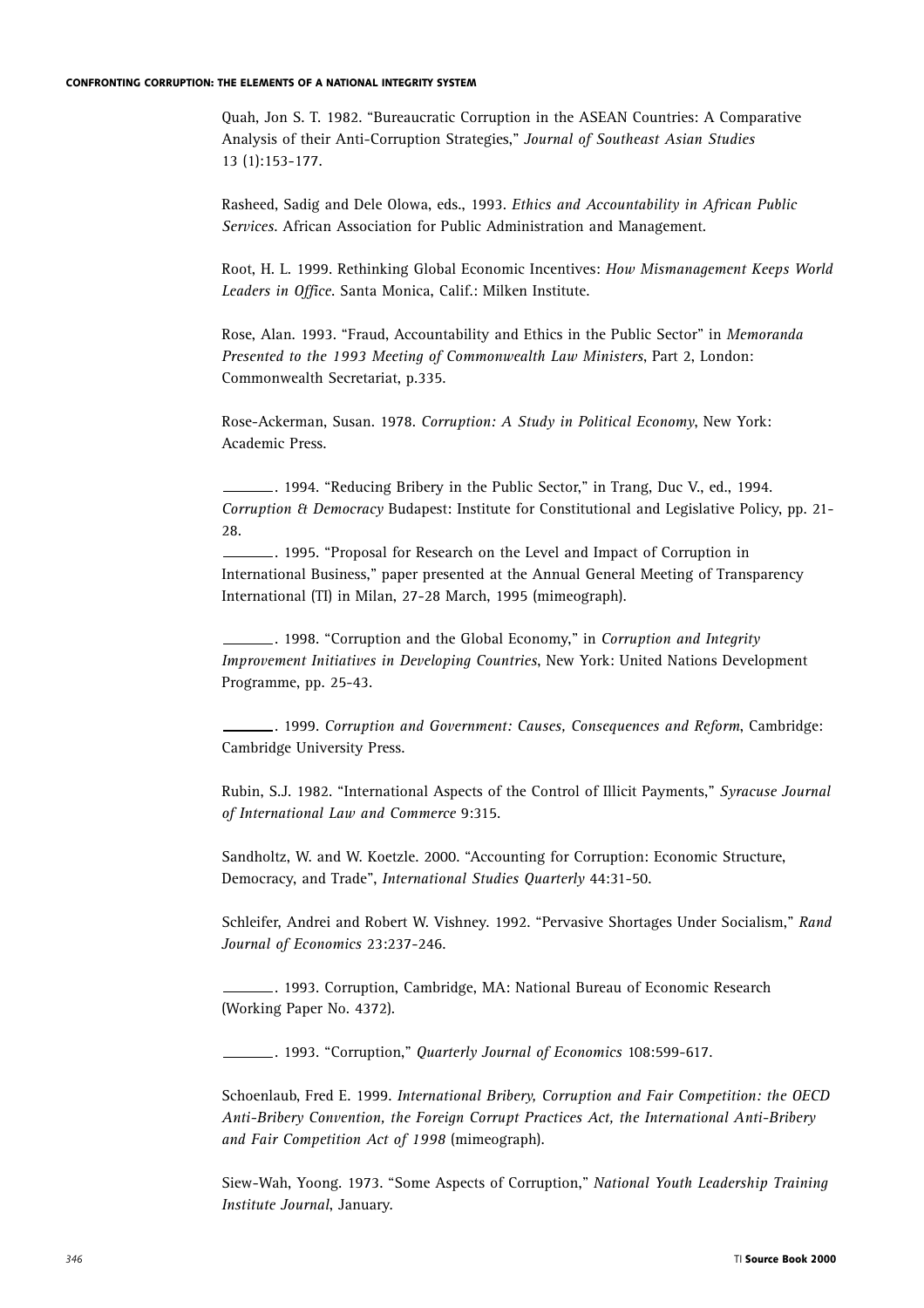Simmons, B. 1988. "The Case for Audit Tenders," *Business Review Weekly*, 4 November, p.117.

South Africa, Public Protector. *Report on the Investigation of Nepotism in Government: Report No. 11*, Cape Town. (Special Report to the Parliament of South Africa).

Sparks, Allister. 1995. "Mass Media and the Campaign Against Corruption," paper delivered to the TI-Africa Leadership Forum Conference, Midrand, South Africa, 1 August, 1995.

Stewart, Sally and Gabriel Donleavy. *Whose Business Values? Some Asian and Cross-Cultural Perspectives*, Hong Kong University Press.

Tan Ah Leak. 1995. "The Experience of Singapore in Combating Corruption," paper presented to the Second Integrity in Government Seminar held in Amman, Jordan, 16-17 December 1995.

Tan, Jeffry. 2000. *The Thai Constitution: The Fight Against Corruption*. Berlin: Transparency International (TI).

Tanzania Chamber of Commerce, Industry and Agriculture. 1995. *Corruption and Drug Trafficking in Tanzania: A Social-Economic Analysis.* Dar es Salaam: Popular Publications.

Tanzi, Vito. 1994. *Corruption, Governmental Activities and Markets*, Washington DC: International Monetary Fund (IMF Working Paper).

. 1996. *Money Laundering and the International Financial System*, Washington DC: International Monetary Fund (IMF Working Paper).

. 2000. *Policies, Institutions and the Dark Side of Economics*. Cheltenham: Edward Elgar.

Trang, Duc V. ed., 1994. *Corruption & Democracy*. Budapest: Institute for Constitutional and Legislative Policy.

Transparency International (TI).1993. "Corruption: The Abuse of Public Office for Personal Benefit: A Country-Based Approach to Combating Corruption" in *Memoranda Presented to the 1993 Commonwealth Law Ministers' Meeting, Part 2*, London: Commonwealth Secretariat.

. 1994. *Report of the TI Mission to South Africa* (mimeograph).

. 1994. *Report of the TI Mission to Uganda* (mimeograph).

. 1995. *Building a Global Coalition Against Corruption: Transparency International Report 1995*. Berlin: Transparency International (Annual Report).

. 1997 *Report of the Mission of Transparency International to Lithuania*, 18-27 July 1997 (mimeograph).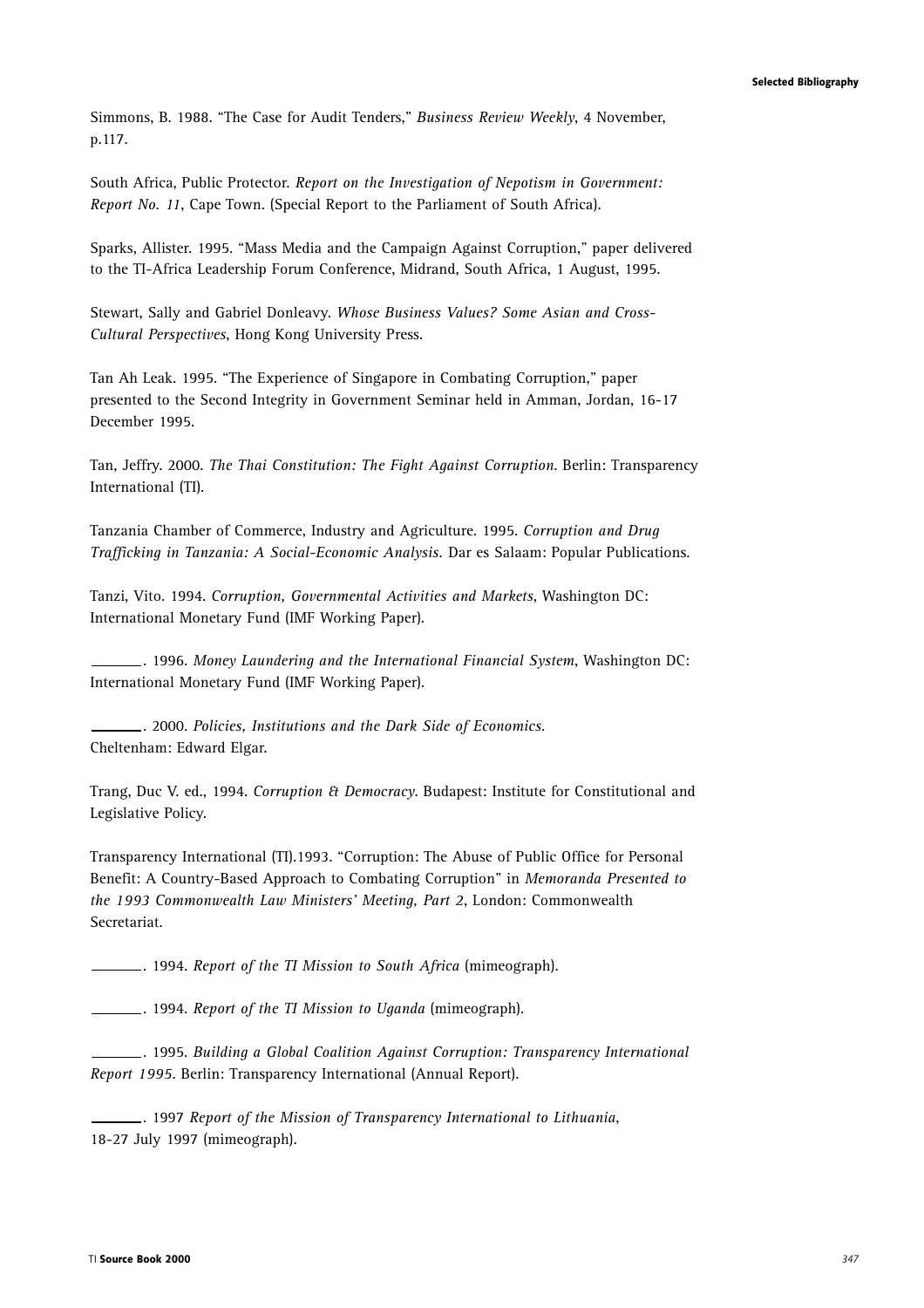Transparency International Tanzania and the International Records Management Trust (Rights and Records Institute). 2000. *Proceedings of the Information for Accountability Workshop, Dar es Salaam, 27-28 March 2000*, London: International Records Management Trust.

Treisman, D. 2000. "The Causes of Corruption: A Cross-National Study," *Journal of Public Economics* 76:399-457.

Trinidad and Tobago, Integrity Commission of Trinidad and Tobago. 1994. *Report to Parliament*, Port-of-Spain: Government Printery.

Ulimwengu, Jenerali T.K. 1995. "The Role of Parliament," paper presented to the Transparency International-EDI Workshop on National Integrity, Arusha, Tanzania, 11-12 August, 1995, in *The National Integrity System in Tanzania*, Washington DC: World Bank Economic Development Institute.

United Kingdom, Cabinet Office, Management and Personnel Office. 1987. *The Judge Over Your Shoulder: Judicial Review of Administrative Decisions*, London: HMSO.

United Kingdom, Committee on Standards in Public Life. 1995. *Standards in Public Life: First Report, Volume 1*, London: HMSO (Chairman: Lord Nolan).

United Kingdom, House of Commons, Committee of Public Accounts. 1981. *The Role of the Comptroller and Auditor-General, First Special Report, Volume 1, Session 1980-81*, London: HMSO.

United Kingdom, Royal Commission on Standards of Conduct in Public Life. 1976. *Report 1976*. London: HMSO (Chairman, Lord Salmon) (Cmnd. 6524).

United Nations Development Programme. 1998. *Corruption and Integrity Improvement Initiatives in Developing Countries*, New York.

United States, General Accounting Office. 1994. *Government Auditing Standards*, Washington DC.

Warioba, J. S. 1998. "Corruption in Aid: The Case of Tanzania", paper presented at the TI-AGM Kuala Lumpur, September 1998.

Wei, Shang-Jin. 1997. *How Taxing is Corruption for International Investors?* Cambridge MA: National Bureau of Economic Research (NBER Working paper 6030).

. 1999. *Corruption in Economic Development : Beneficial Grease, Minor Annoyance, or Major Obstacle?* Washington DC: World Bank.

Whitton, Howard. 1999. *The Ethics of Managing Risk: A Public Sector Ethics Perspective* (mimeograph).

Wiehen, Michael. 1999. *The Integrity Pact (TI-IP): The Concept, the Model and the Present Applications. A Status Report.* Berlin: Transparency International(TI).